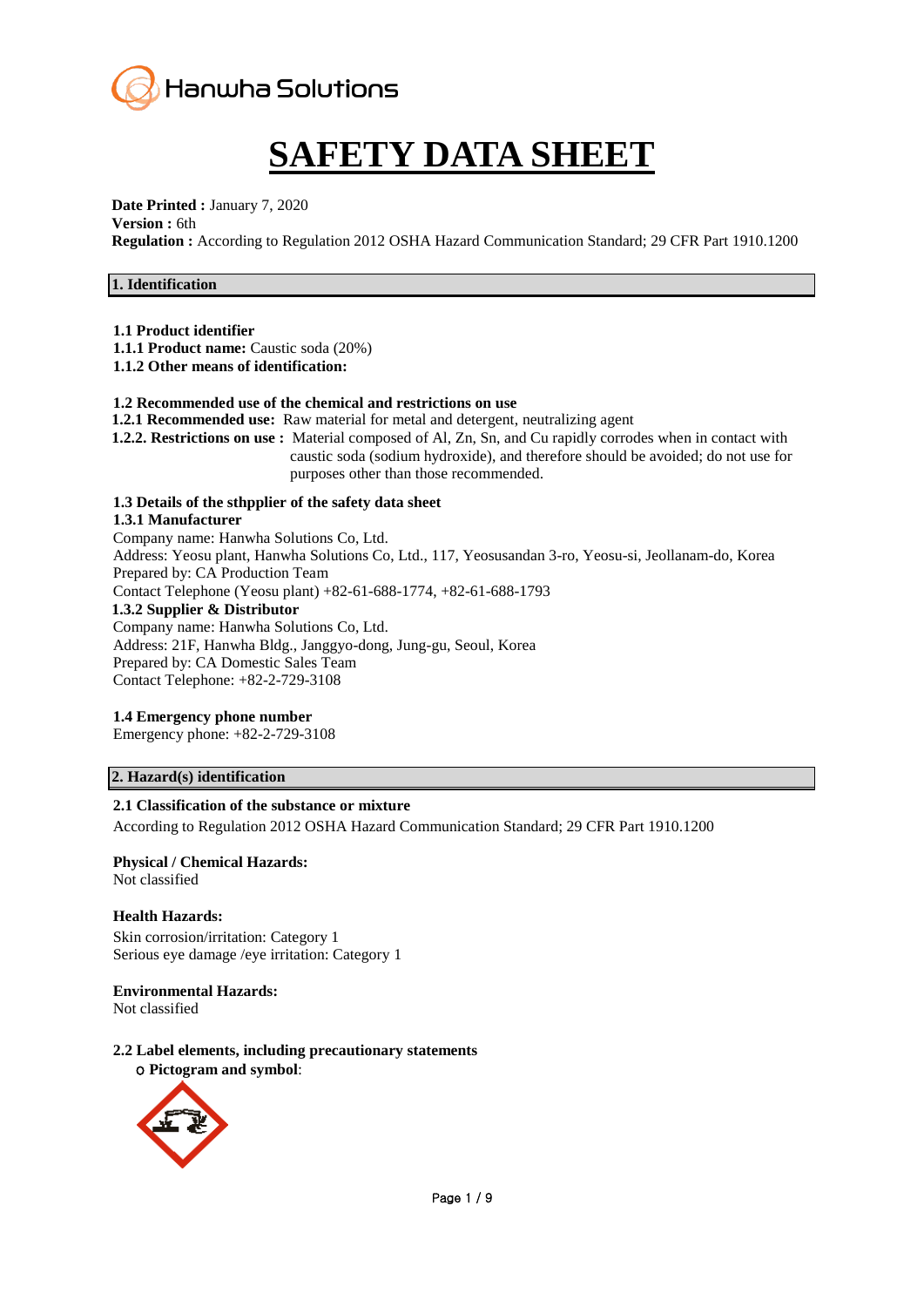

#### ο **Signal word**: Danger

#### ο **Hazard statements**:

H314 Causes severe skin burns and eye damage. H318 Causes serious eye damage.

#### ο **Precautionary statements:**

P260 Do not breathe dust/fume/gas/mist/vapours/spray. P264 Wash your hands thoroughly after handling. P280 Wear protective gloves/protective clothing/eye protection/face protection.

#### ο **Treatment statements:**

P301+P330+P331 If swallowed: Rinse mouth. Do not induce vomiting.

P303+P361+P353 If on skin (or hair): Remove/Take off immediately all contaminated clothing. Rinse skin with water/shower.

- P304+P340 If inhaled: Remove victim to fresh air and keep at rest in a position comfortable for breathing.
- P305+P351+P338 Rinse cautiously with water for several minutes. Remove contact lenses, if present and easy to do. Continue rinsing.
- P310 Immediately call a poison center or doctor/physician.
- P321 Specific treatment (Reference to supplemental).
- P363 Wash contaminated clothing before reuse.

#### ο **Storage statements:**

P405 Store locked up.

#### ο **Waste statements:**

P501 Dispose the contents/container in accordance with local/regional/national/international regulations.

#### **2.3 Other hazard information not included in hazard classification (NFPA)**

- ο **Health:** 3
- ο **Flammability:** 0
- ο **Reactivity:** 1
- ο **Specific hazard:** ALK



#### **3. Composition/information on ingredients**

| Component        | Common name and synonyms | CAS No.   | Conc. $/$ %      |
|------------------|--------------------------|-----------|------------------|
| Sodium Hydroxide | Caustic soda             | 1310-73-2 | $18.5 \sim 21.5$ |
| Water            | Dihydrogen oxide         | 7732-18-5 | $78.5 \sim 81.5$ |

#### **4. First aid measures**

#### **4.1 Description of first aid measures**

#### **Eye contact**

- Rinse immediately with plenty of water, also under the eyelids, for at least 15 minutes.
- In the case of difficulty of opening the lids, administer an analgesic eye wash (Oxybuprocaine).
- Call a physician or poison control center immediately.

#### **Skin contact**

- Take off contaminated clothing and shoes immediately.
- Wash off immediately with plenty of water.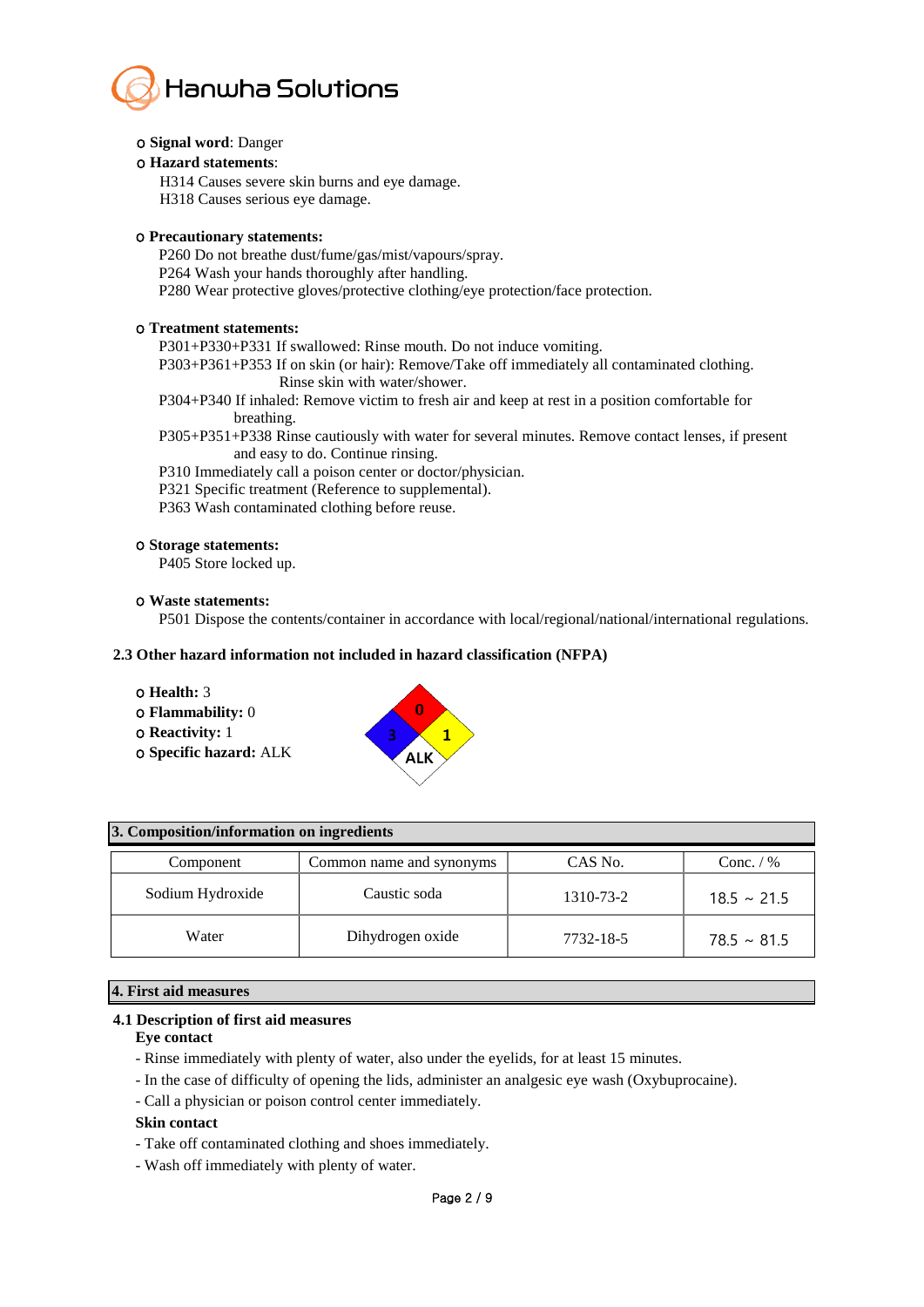

- Call a physician or poison control center immediately.

#### **Inhalation**

- Move to fresh air.
- Oxygen or artificial respiration if needed.
- Call a physician immediately.

#### **Ingestion**

- Call a physician or poison control center immediately.
- If swallowed, rinse mouth with water (only if the person is conscious).
- Do NOT induce vomiting.
- Let plenty of water be drunk in small gulps.

#### **4.2 Most important symptoms and effects, both acute and delayed**

Symptoms and effects: Serious irritation to the eyes and corrosion to the skin

#### **4.3 Indication of immediate medical attention and notes for physician**

- Ensure that medical personnel are aware of the material(s) involved and take precautions to protect themselves.

#### **5. Fire-fighting measures**

#### **5.1 Extinguishing media**

**- Suitable extinguishing media**

Use alcohol foam, carbon dioxide, dry fire extinguisher or water spray when fighting fires involving this material.

**- Unsuitable extinguishing media**: Not available

#### **5.2 Specific hazards arising from the chemical**

- Thermal decomposition products: Sodium Hydroxide fumes
- Material may produce irritating and highly toxic gases from decomposition by heat and combustion during burning
- Containers may explode when heated.
- Some may produce flammable hydrogen gas upon contact with metals.
- Non-combustible, substance itself does not burn but may decompose upon heating, then produce corrosive and/or toxic fumes.
- Some are oxidizers and may ignite combustibles.
- TOXIC; inhalation, ingestion or skin contact with material may cause severe injury or death.
- Contact with molten substance may cause severe burns to skin and eyes.

#### **5.3 Special protective equipment and precautions for fire-fighters**

- Rescuers should put on appropriate protective gear.
- Evacuate area and fight fire from a safe distance.
- Dike fire-control water for later disposal; do not scatter the material.
- Move containers from fire area if you can do it without risk.
- Do not get water inside containers.
- Fire involving Tanks; Fight fire from maximum distance or use unmanned hose holders or monitor nozzles.
- Fire involving Tanks; Cool containers with flooding quantities of water until well after fire is out.
- Fire involving Tanks; Withdraw immediately in case of rising sound from venting safety devices or discoloration of tank.
- Fire involving Tanks; Always stay away from tanks engulfed in fire.

#### **6. Accidental release measures**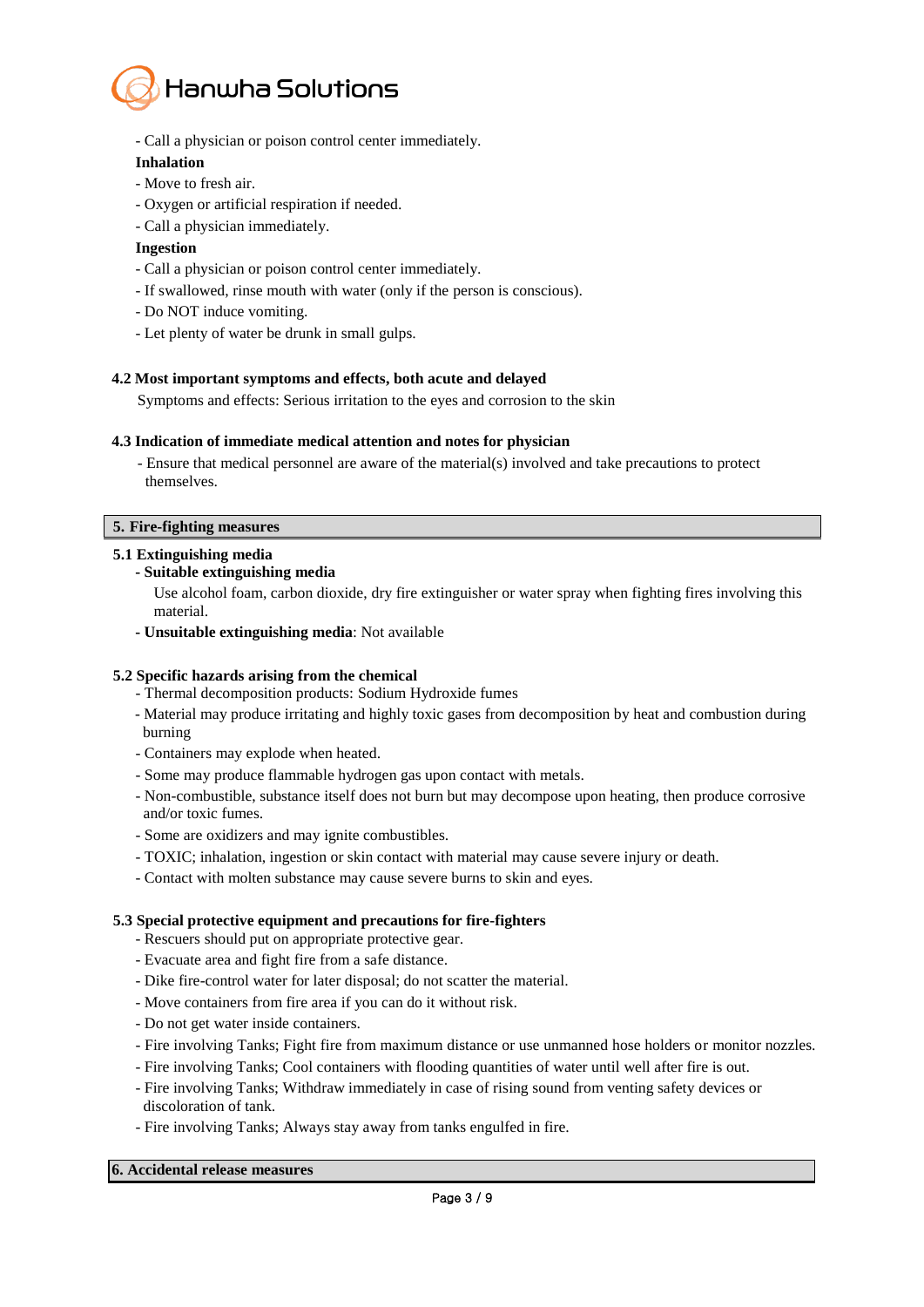

#### **6.1 Personal precautions, protective equipment and emergency procedures**

- Clean up spills immediately, observing precautions in Protective Equipment section.
- Eliminate all ignition sources.
- Stop leak if you can do it without risk.
- Do not touch damaged containers or spilled material unless wearing appropriate protective clothing.
- Cover with plastic sheet to prevent spreading.
- Please note that there are materials and conditions to avoid.
- Avoid contact with skin, eyes and clothing.

#### **6.2 Environmental precautions**

- Atmosphere: Not available
- Land: Not available
- Underwater: Prevent entry into waterways, sewers, basements of confined areas.

Runoff from fire control may be corrosive and/or toxic and cause pollution.

#### **6.3 Methods and materials for containment and cleaning up**

- Use water spray to reduce vapors. Call for assistance on disposal.
- Neutralize the residue with a dilute solution of acetic acid.
- Absorb spillage to prevent material damage.
- Absorb spills with inert material (e.g., dry sand or earth), then place in a chemical waste container.
- Absorb the liquid and scrub the area with detergent and water.

#### **7. Handling and storage**

#### **7.1 Precautions for safe handling**

- Wash your hands thoroughly after handling.
- Use only outdoors or in a well-ventilated area.
- Follow all MSDS/label precautions even after container is emptied because they may retain product residues.
- Loosen closure cautiously before opening.
- Avoid breathing vapors from heated material.
- Avoid prolonged or repeated contact with skin.
- Do not enter storage area unless adequately ventilated.
- Please note that there are materials and conditions to avoid.
- Please work with reference to engineering controls and personal protective equipment.

#### **7.2 Conditions for safe storage, including any incompatibilities**

- Store locked up.
- Keep only in original container.
- Do not store together with acids.
- Do not use aluminium containers. Do not use zinc containers. Do not use lead containers.

- Use stainless steel containers. Use containers made of Polyethylene. Use rubberized containers. Use glass containers.

- Empty drums should be completely drained, properly bunged, and promptly returned to a drum reconditioner, or properly disposed of.
- Recommended storage temperature: 15 °C

#### **8. Exposure controls/personal protection**

#### **Occupational Exposure limits**

- ο **ACGIH**: Ceiling=2mg/m<sup>3</sup>
- ο **Biological exposure index**: Not available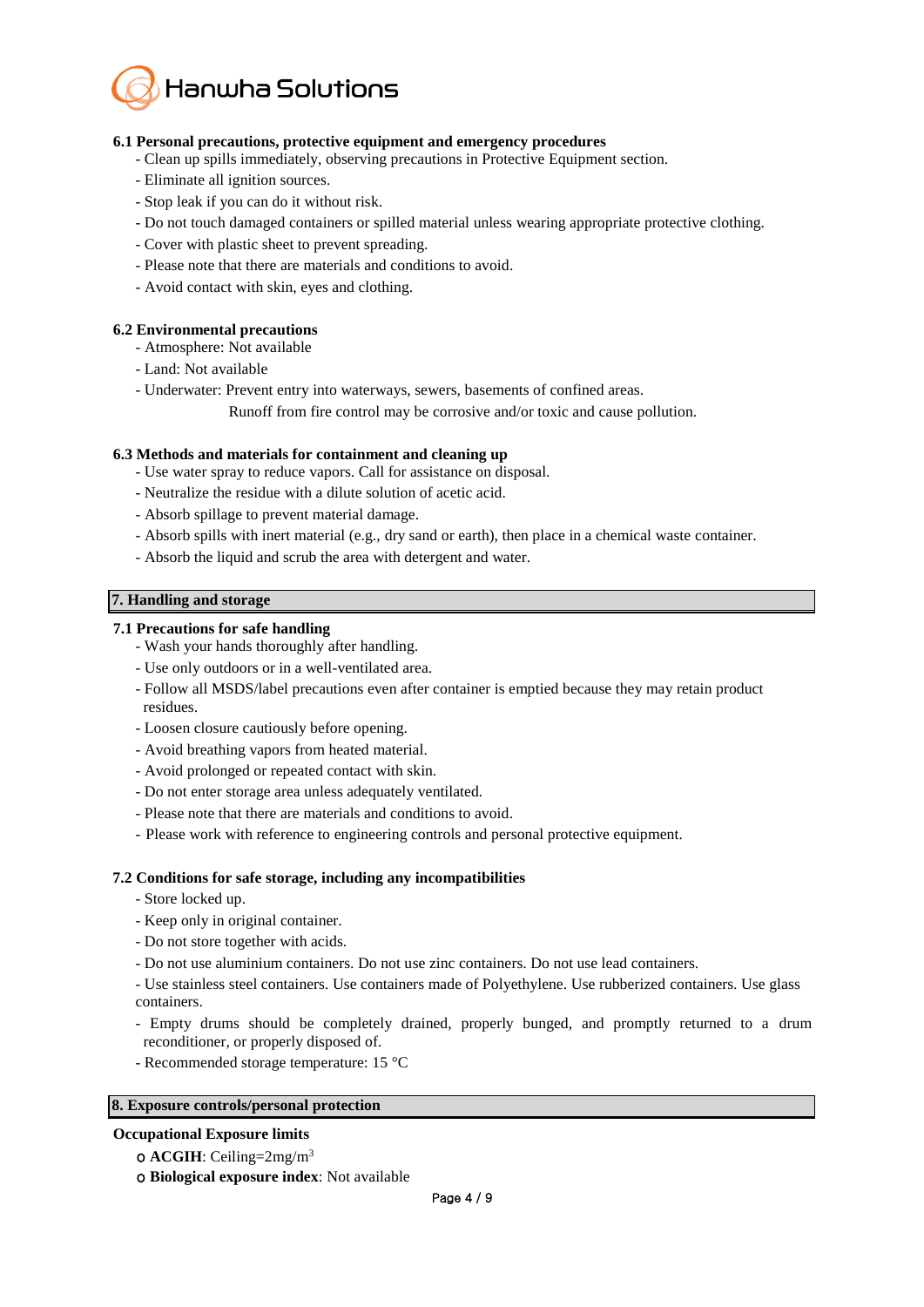

- ο **OSH**: TWA=2mg/m<sup>3</sup> , Ceiling=2mg/m<sup>3</sup>
- ο **NIOSH**: Ceiling=2mg/m<sup>3</sup>

#### ο **EU regulation**:

- Austria: TWA=2mg/m<sup>3</sup>
- Bulgaria: TWA=2mg/m<sup>3</sup>
- Czech Republic: Ceiling=2mg/m<sup>3</sup>

#### ο **Other**:

- Mexico: Ceiling=2mg/m<sup>3</sup>
- Philippine:  $TWA = 2mg/m^3$
- Singapore: STEL=2mg/m<sup>3</sup>

#### **8.2 Exposure controls**

#### **Appropriate engineering controls**

- Use process enclosures, local exhaust ventilation, or other engineering controls to control airborne levels below recommended exposure limits.
- Facilities for storing or utilizing this material should be equipped with an eyewash facility and a safety shower.

# **Individual protection measures, such as personal protective equipment**

### **Respiratory protection**

- Wear NIOSH or approved full or half face piece (with goggles) respiratory protective equipment when necessary.

#### **Eye protection**

- Wear breathable safety goggles to protect from particulate material causing eye irritation or other disorder.
- An eye wash unit and safety shower station should be available nearby work place.

#### **Hand protection**

- Wear appropriate protective gloves (PVC, Neoprene, Natural Rubber, butyl-rubber) by considering physical and chemical properties of chemicals.

#### **Body protection**

- Wear appropriate Alkali-resistant protective clothing by considering physical and chemical properties of chemicals.

#### **9. Physical and chemical properties**

#### **9.1 Information on basic physical and chemical properties**

| Appearance                                     |                                                   |
|------------------------------------------------|---------------------------------------------------|
| Description :                                  | Liquid                                            |
| Color:                                         | Colorless                                         |
| Odor:                                          | <b>Odorless</b>                                   |
| Odor threshold:                                | Not available                                     |
| pH:                                            | >14                                               |
| <b>Melting point/freezing point:</b>           | $-25^{\circ}$ C ~ $-28^{\circ}$ C                 |
| Initial boiling point and boiling range :      | $106^{\circ}$ C ~ $110^{\circ}$ C (20%)           |
| <b>Flash point:</b>                            | Not available                                     |
| <b>Evaporation rate:</b>                       | Not available                                     |
| <b>Flammability (solid, gas):</b>              | Not flammable                                     |
| Upper/lower flammability or explosive limits : | Not applicable                                    |
| Vapor pressure :                               | 1 mmHg $(739^{\circ}$ C)                          |
| Vapor density:                                 | Not available                                     |
| Solubility:                                    | $52\%(20\degree\text{C}), 42\%(0\degree\text{C})$ |
| Solubility in organic solvents :               | Not available                                     |
|                                                |                                                   |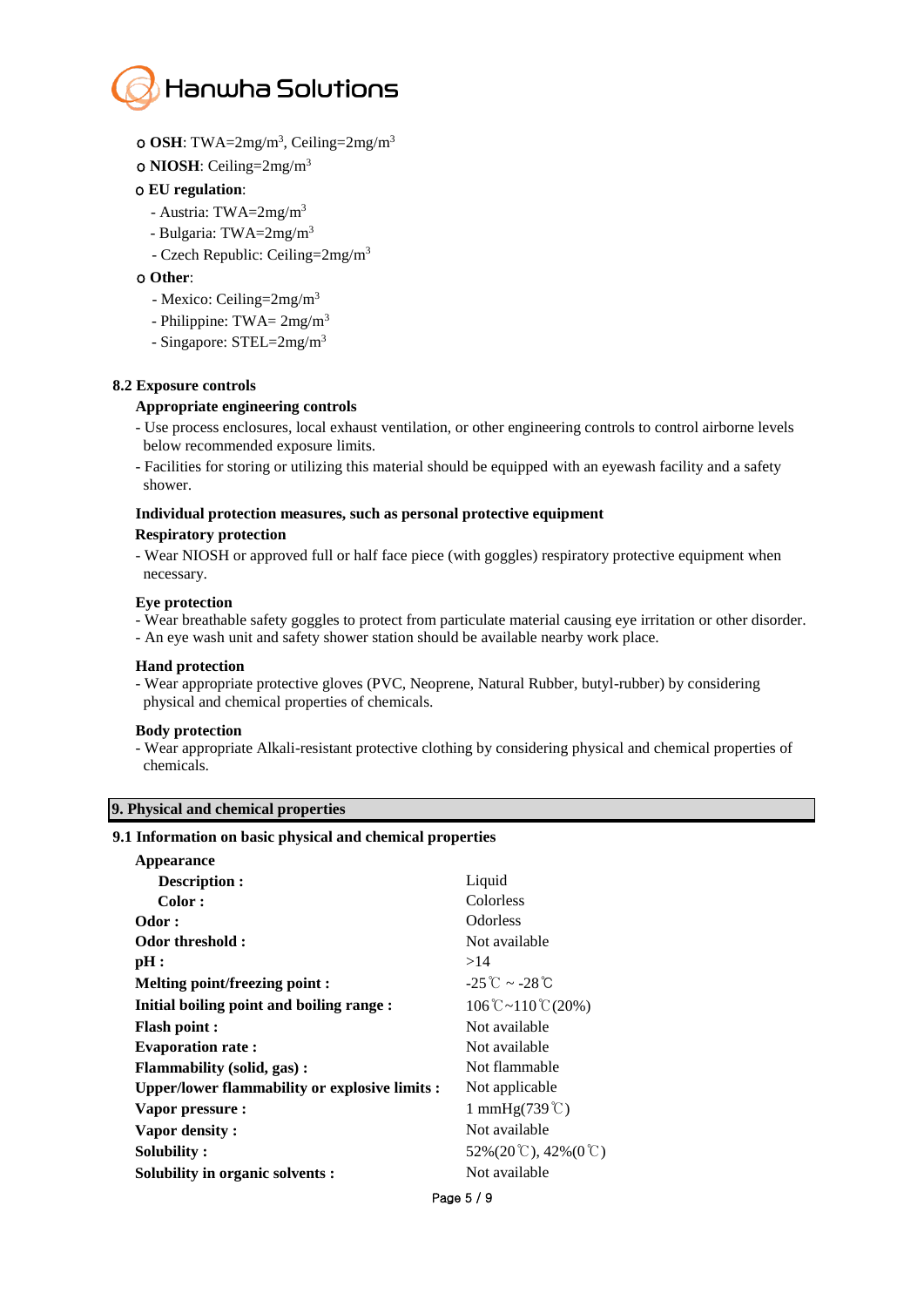

Partition coefficient: n-octanol/water : LogKow=-3.88 **Auto ignition temperature :** Not auto-ignitable **Decomposition temperature :** Not available **Viscosity :** 4.0cP(350 ℃)

"NOTE: The physical data presented above are typical values and should not be construed as a specification"

#### **10. Stability and reactivity**

#### **10.1 Reactivity/Chemical stability/Possibility of hazardous reactions:**

- Flammable liquid and vapour.
- Catches fire spontaneously if exposed to air.
- In contact with water releases flammable gas.
- May decompose at high temperatures into forming toxic gases.
- Unstable at room temperature.
- May violently polymerize and result in fire and explosion.
- May form explosive mixtures at temperatures at or above the flashpoint.
- Reacts violently with water, giving off flammable gas which may explode.
- Containers may explode when heated.

#### **10.2 Conditions to avoid:**

- Keep away from heat/sparks/open flames/hot surfaces. No smoking.
- Toxic gases may be accumulated in closed space.
- In contact with combustible materials, may ignites or exploded.

#### **10.3 Incompatible materials:**

- Acetaldehyde, acids, Acrolein, Allyl chloride, Allyl alcohol+benzenesulfonic chlroride, Aluminum, Ammonia + Silver nitrate, Ammonium salt, Benzene-1,4-diol, Bromine, Chloride trifluoride, Chloroform, Chlorohydrin, Chloride sulfate, Copper, Metal, Zinc, In aqueous solution, evolves hydrogen with metals. etc.

#### **10.4 Hazardous decomposition products:**

- Oxide of nitrogen

#### **11. Toxicological information**

| <b>Information on toxicological effects</b> |                                                                                                                                                                                                                                                                        |  |
|---------------------------------------------|------------------------------------------------------------------------------------------------------------------------------------------------------------------------------------------------------------------------------------------------------------------------|--|
| (a) Acute toxicity                          | Not classified                                                                                                                                                                                                                                                         |  |
| Oral                                        | Rat, $LD_{50} = 140 \times 340$ mg/kg<br>(Difficult to apply to classification due to the low reliability.)                                                                                                                                                            |  |
| Dermal                                      | Rabbit, $LD_{50}=1,350$ mg/kg<br>(Difficult to apply to classification due to low reliability.)                                                                                                                                                                        |  |
| Inhalation                                  | Not available                                                                                                                                                                                                                                                          |  |
| (b) Skin Corrosion<br><b>Irritation</b>     | Category 1                                                                                                                                                                                                                                                             |  |
|                                             | Occlusive 2 hours exposure to $1\%$ w/v aqueous solution of Sodium hydroxide,<br>produced very slight erythema in 2 animals at 1 hour reading. By the 24 hours reading<br>a well defined reaction was observed in 1 animal and same very slight irritation in $2 \mid$ |  |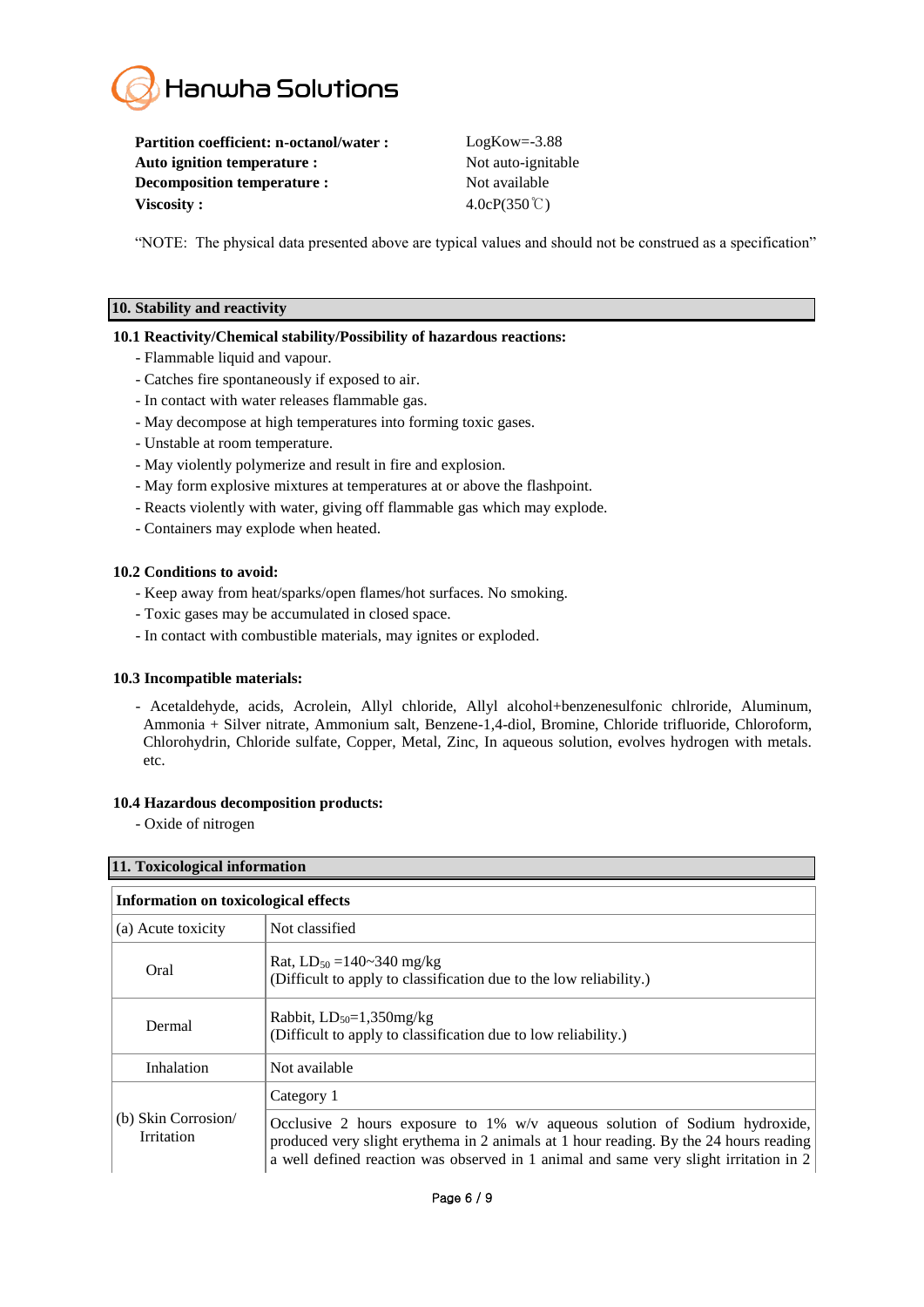# **B** Hanwha Solutions

|                                                            | other animals. Very slight irritation was seen in 3 animals at 48, 72 hours and persisted<br>in 1 animal to day 7. Based on the observations, Sodium hydroxide $(E7171)$ is a very<br>slight skin irritant.                                                                                                                                                                                                                                                                                                                                     |
|------------------------------------------------------------|-------------------------------------------------------------------------------------------------------------------------------------------------------------------------------------------------------------------------------------------------------------------------------------------------------------------------------------------------------------------------------------------------------------------------------------------------------------------------------------------------------------------------------------------------|
|                                                            | Category 1                                                                                                                                                                                                                                                                                                                                                                                                                                                                                                                                      |
| (c) Serious Eye<br>Damage/Irritation                       | A 2% NaOH solution caused moderate corneal injury (mean 2.0 for a maximum score<br>of 4) which covered approx. half of the cornea. By 96 hours, the corneal injury had not<br>changed substantially but the area of the eye covered had been drastically reduced.<br>Severe conjunctival irritation was also observed between 4 and 96 hours at this<br>concentration.                                                                                                                                                                          |
| (d) Respiratory<br>sensitization                           | Not available                                                                                                                                                                                                                                                                                                                                                                                                                                                                                                                                   |
|                                                            | Not classified                                                                                                                                                                                                                                                                                                                                                                                                                                                                                                                                  |
| (e) Skin Sensitization                                     | Two weeks following the last induction application, the guinea pigs in the test group<br>received a topical application of the test article to a dorsal, virgin site. At the same<br>time, the control group animals received an identical dosage of the test article.<br>Observations of irritation and other effects were recorded 7 and 24 hours after each<br>induction application and 7, 24 and 48 hours following the challenge application. This<br>test article is not a sensitizer in guinea pigs, under the conditions of this test. |
| (f) Carcinogenicity                                        | IARC, NTP, OSHA, ACGIH, EU CLP 1272/2008, US EPA: Not listed                                                                                                                                                                                                                                                                                                                                                                                                                                                                                    |
|                                                            | Not classified                                                                                                                                                                                                                                                                                                                                                                                                                                                                                                                                  |
| (g) Mutagenicity                                           | In vitro: Ames reversion test (S. typhimurium) with/ without metabolic activation:<br>Negative<br>In vitro: DNA repair test( $E.$ coli) with/ without metabolic activation: Negative<br>In vitro: Chromosome aberration test (Chinese hamster ovary (CHO) K1 cells) without<br>metabolic activation: Negative, with metabolic activation: Positive, probably due to<br>formation of clastogenic breakdown products of S9<br>In vivo: Micronucleus test (Mouse bone-marrow cells) : Negative                                                     |
| (h) Reproductive<br>toxicity                               | Not available                                                                                                                                                                                                                                                                                                                                                                                                                                                                                                                                   |
| (i) Specific target<br>organ toxicity<br>(single exposure) | Not available                                                                                                                                                                                                                                                                                                                                                                                                                                                                                                                                   |
|                                                            | The inhalation of aerosols of 5 % NaOH by a 25-year-old women resulted in<br>irreversible obstructive lung injury after working for one day in a poorly ventilated<br>room but difficult to apply to classification due to low reliability.                                                                                                                                                                                                                                                                                                     |
| (j) Specific target<br>organ toxicity<br>(repeat exposure) | Not available                                                                                                                                                                                                                                                                                                                                                                                                                                                                                                                                   |
| (k) Aspiration Hazard                                      | Not available                                                                                                                                                                                                                                                                                                                                                                                                                                                                                                                                   |

### **12. Ecological information**

| 12.1 Toxicity                         | Not classified                                                                                                                                        |  |
|---------------------------------------|-------------------------------------------------------------------------------------------------------------------------------------------------------|--|
| Acute toxicity                        | Fish: 96hr $LC_{50}$ ( <i>Gambusia affinis</i> )= $125mg/L$<br>Crustacean: 48hr $EC_{50}$ ( <i>Ceriodaphnia sp</i> )=40.4mg/L<br>Algae: Not available |  |
| Chronic toxicity                      | Not available                                                                                                                                         |  |
| 12.2 Persistence and<br>degradability | Presistence : Not available<br>Degradability: Not available                                                                                           |  |

I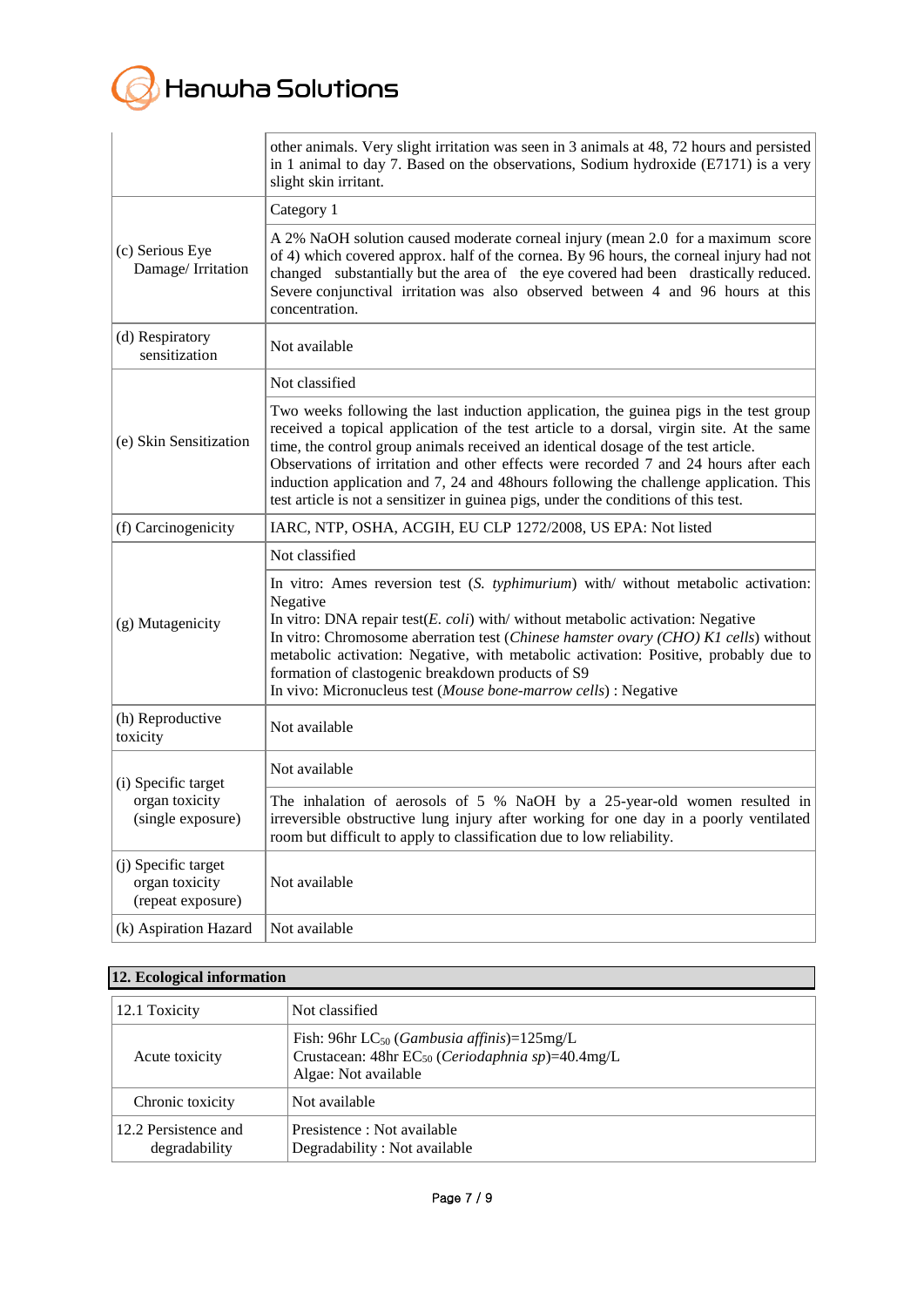

| 12.3 Bioaccumulative<br>potential        | Bioaccumulation: Not available<br>Biodegradation: Not available |
|------------------------------------------|-----------------------------------------------------------------|
| 12.4 Mobility in soil                    | Not available                                                   |
| 12.5 Hazardous to the<br>ozone layer     | Not classified                                                  |
| 12.6 Other adverse effects Not available |                                                                 |

#### **13. Disposal considerations**

#### **13.1 Disposal method**

Waste must be disposed of in accordance with federal, state and local environmental control regulations. Whatever cannot be saved for recovery or recycling should be handled as hazardous waste and sent to a RCRA approved waste facility. Processing, use or contamination of this product may change the waste management options. State and local disposal regulations may differ from federal disposal regulations. Dispose of container and unused contents in accordance with federal, state and local requirements.

#### **13.2 Disposal precaution**

Consider the required attentions in accordance with waste treatment management regulation.

#### **14. Transport information**

#### **14.1 UN No.:** 1824

**14.2 UN Proper shipping name:** SODIUM HYDROXIDE, SOLUTION **14.3 Transport Hazard class**  ADR: UN1824, Sodium Hydroxide solution, 8, PG II IMDG: UN1824, Sodium Hydroxide solution, 8, PG II ICAO/IATA: UN1824, Sodium Hydroxide solution, 8, PG II RID: UN1824, Sodium Hydroxide solution, 8, PG II

#### **14.4 Packing group:** II

**14.5 Environmental hazards:** 

Marine pollutant: No

**14.6 Transport in bulk (according to Annex II of MARPOL 73/78 and the IBC Code):** Not established

**14.7 Special precautions for user**

**in case of fire:** F-A **in case of leakage:** S-B

#### **15. Regulatory information**

#### **15.1 Safety, health and environmental regulation/legislation specific for the substance or mixture USA Regulatory Information**

**TSCA (Toxic Substances Control Act)**: Section 8(b) inventory (Present)

**Proposition 65**: Not regulated

**OSHA Regulation:** Not regulated

**CERCLA Regulation:** 453.599 kg 1000 lb

**SARA 311/312 Hazard classes**: Immediate (acute) health hazard

**SARA 302 Regulation:** Not regulated

**SARA 304 Regulation:** Not regulated

**SARA 313 Regulation:** Not regulated

**Foreign Regulatory Information**

**Substance of Rotterdam Protocol:** Not regulated